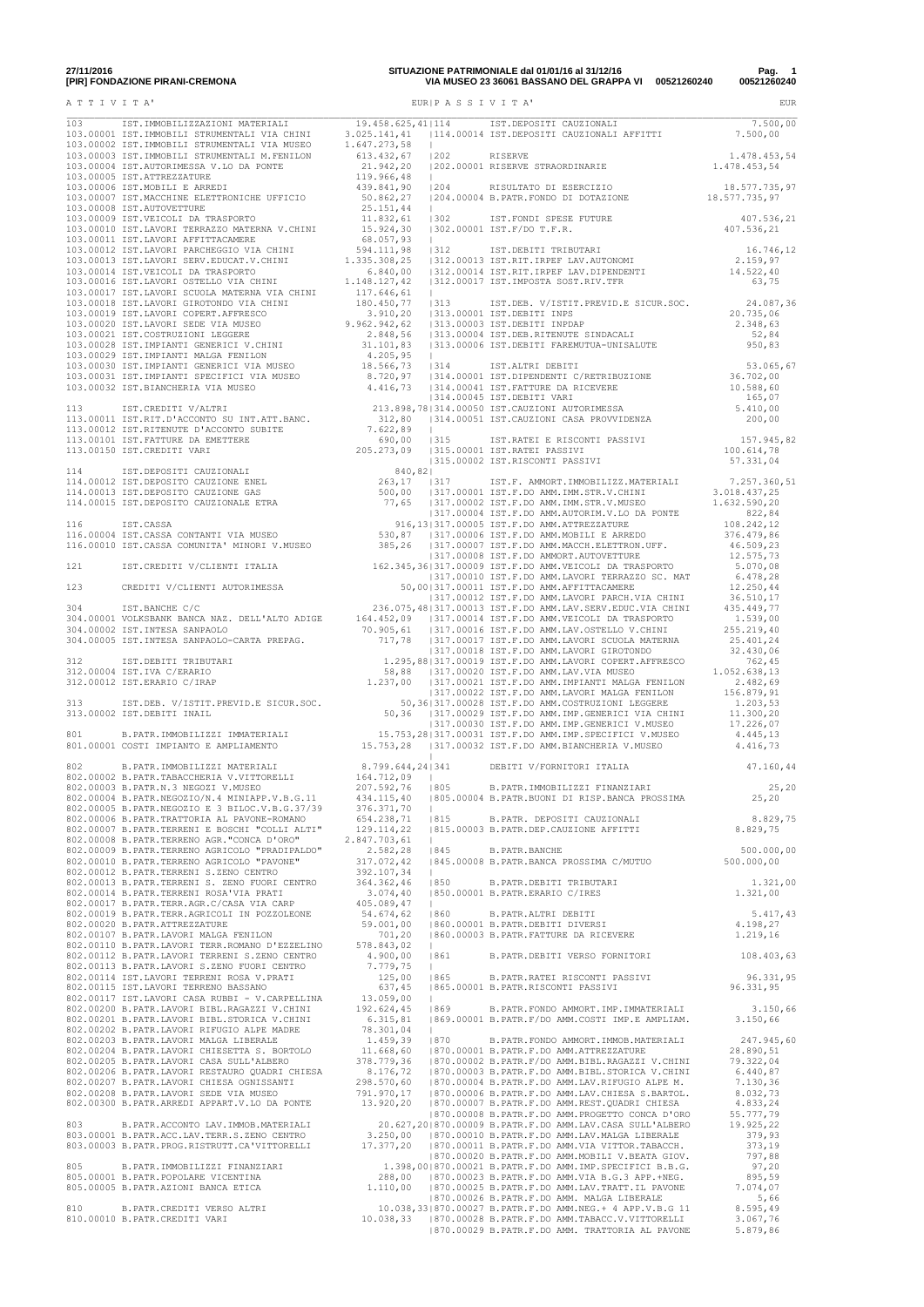| 29.004.817,66 Totale PASSIVITA' | 28.999.016,86                                                                                                                                                                                                                                                |
|---------------------------------|--------------------------------------------------------------------------------------------------------------------------------------------------------------------------------------------------------------------------------------------------------------|
|                                 |                                                                                                                                                                                                                                                              |
|                                 |                                                                                                                                                                                                                                                              |
|                                 |                                                                                                                                                                                                                                                              |
|                                 |                                                                                                                                                                                                                                                              |
|                                 | 5.800,80                                                                                                                                                                                                                                                     |
|                                 |                                                                                                                                                                                                                                                              |
|                                 |                                                                                                                                                                                                                                                              |
|                                 |                                                                                                                                                                                                                                                              |
|                                 | 29.004.817,66                                                                                                                                                                                                                                                |
|                                 | 77,31 870.00030 B.PATR.F.DO AMM. NEGOZI V.MUSEO<br>  870.00031 B.PATR.F.DO AMM.3 APP.+NEG.V.B.G.37/<br>77.31<br>1870.00032 B.PATR.F.DO AMM.LAV.CHIESA OGNISS.<br>83.181.081<br>61,927,40<br>21, 253, 68<br>d'esercizio<br><b>IUtile</b><br>Totale a pareggio |

**Continua...**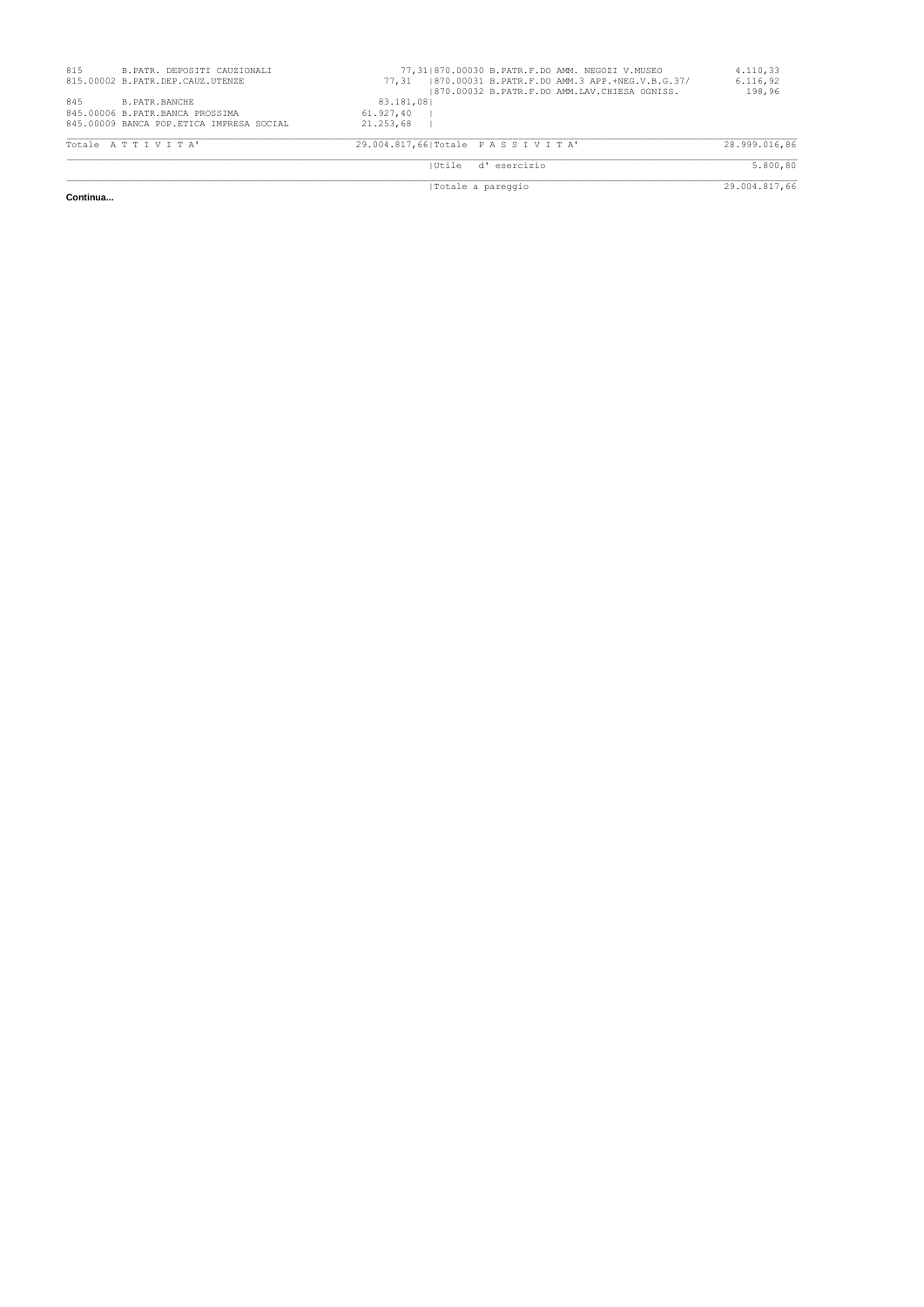| 27/11/2016                        |  |  |
|-----------------------------------|--|--|
| <b>IDIDI CONDAZIONE DIDANI CI</b> |  |  |

| 27/11/2016                      | CONTO ECONOMICO dal 01/01/16 al 31/12/16             | Pag.        |
|---------------------------------|------------------------------------------------------|-------------|
| [PIR] FONDAZIONE PIRANI-CREMONA | VIA MUSEO 23 36061 BASSANO DEL GRAPPA VI 00521260240 | 00521260240 |

| Pag.        | 2 |
|-------------|---|
| 00521260240 |   |

| COSTI |                                                                                                                                                                                                     |           |                   |                                                                                                                                                                                                                                      | <b>EUR</b>                     |
|-------|-----------------------------------------------------------------------------------------------------------------------------------------------------------------------------------------------------|-----------|-------------------|--------------------------------------------------------------------------------------------------------------------------------------------------------------------------------------------------------------------------------------|--------------------------------|
|       |                                                                                                                                                                                                     |           | EUR   R I C A V I |                                                                                                                                                                                                                                      |                                |
|       |                                                                                                                                                                                                     |           |                   |                                                                                                                                                                                                                                      |                                |
|       |                                                                                                                                                                                                     |           |                   |                                                                                                                                                                                                                                      |                                |
|       |                                                                                                                                                                                                     |           |                   | 307.00002 IST.CONTRIBUTI PREVIDENZIALI<br>507.00003 IST.QUOTR T.F.R.EXIENCITI (105.477,07  901.00104 B.PATR.TERR.COLLI ALTI/ANDR.I.E 0.<br>507.00003 IST.CONTRIBUTI INPIAFI<br>3.177,10  901.00105 B.PATR.TERR.AGRIC.ROMANO CONCA D' |                                |
|       | 512 1ST.ONERI FINANZIARI (604,43)<br>512.00002 IST.SPESE E COMM.TENUTA CONTI (604,43)                                                                                                               |           |                   | 3.680,70<br>1991.00015 STP. AMM. ARTERZZATURE PITTERNA 1.2002 ISPANIE 1.2004 SEPARA 1.2002175 BIPATR, VICUDA PONTE VIDALE PITERRA 3.850,00<br>1990.00001 IST. AMM. MACCHINE ELETTRON. UPFICITO 1.2219, 49<br>1990.00001 IST. AMM. AR | 39.547,41<br>1,93<br>16.467,57 |
|       | 1<br>13.235,34<br>13.00001 IST.SOPRAVVENIENZE PASSIVE 3.235,34                                                                                                                                      |           |                   |                                                                                                                                                                                                                                      |                                |
|       | 925 B.PATR.MATERIE PRIME<br>925.00001 B.PATR.MATERIALE DI CONSUMO C/ACQ. 2.3634,55 <br>925.00005 B.PATR.LIBRI BIBLIOTECA 22.368,10  <br>925.00006 B.PATR.ATTREZZATURA 925.00006 B.PATR.ATTREZZATURA |           |                   |                                                                                                                                                                                                                                      |                                |
| 930 — | B.PATR.COSTI ENERGETICI/UTENZE                                                                                                                                                                      | 13.986,17 |                   |                                                                                                                                                                                                                                      |                                |